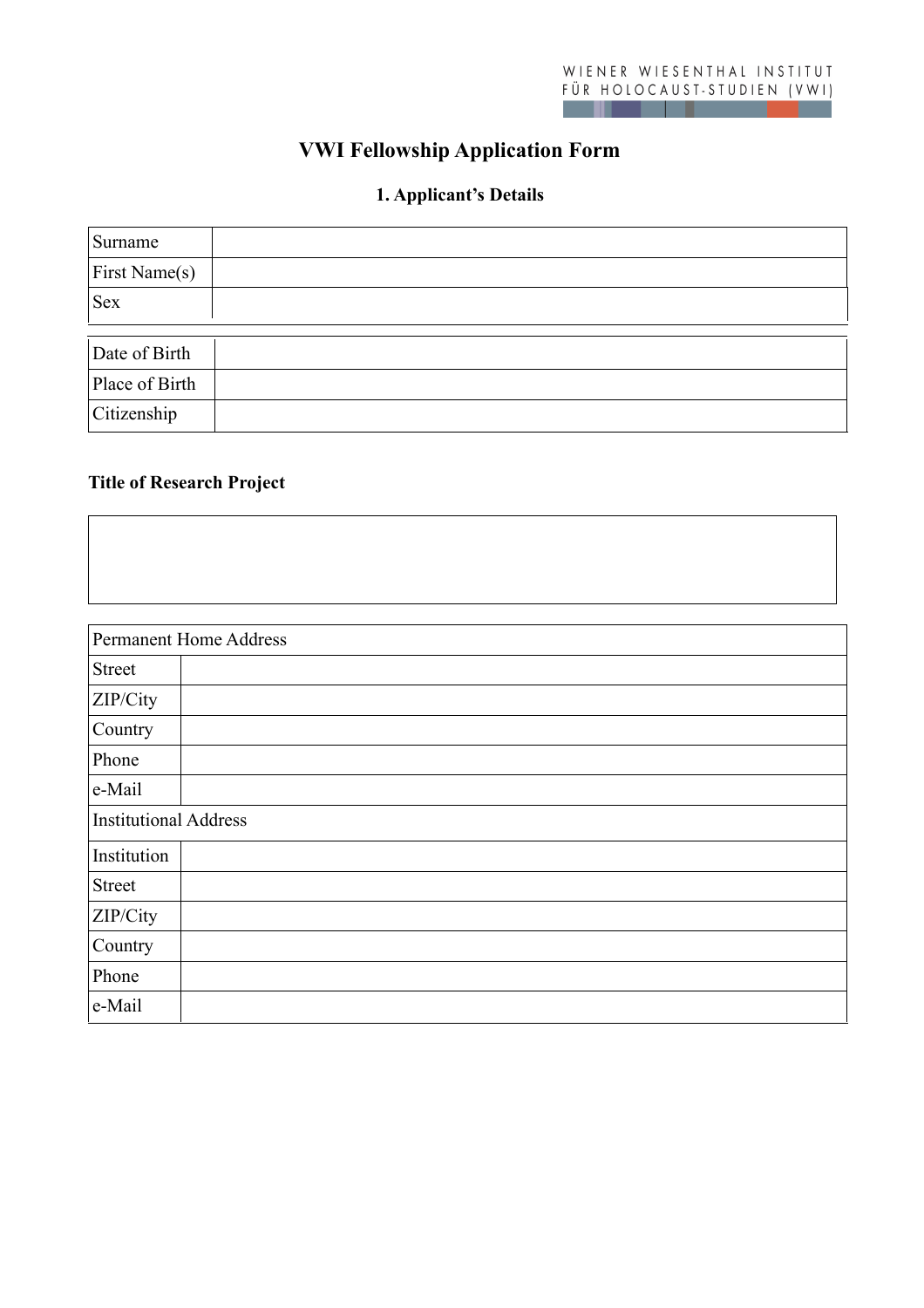## **2. The Fellowship**

Junior Fellowship ( ) Research Fellowship ( ) Senior Fellowship ( ) Fortunoff Fellowship ( **8 months**)

Duration of fellowship (6 to 11 months) choose

Have you tried/Will you try to apply for extra-funding somewhere else? If so, where?

Will you be receiving another grant during your stay at the VWI?

| N | ∕ ہ∼<br>анк<br>70. VOLLE<br>- 1110<br>uitait<br>w<br>. |  |
|---|--------------------------------------------------------|--|

#### **3. Research Project**

**3a. Abstract** (max. 2500 characters)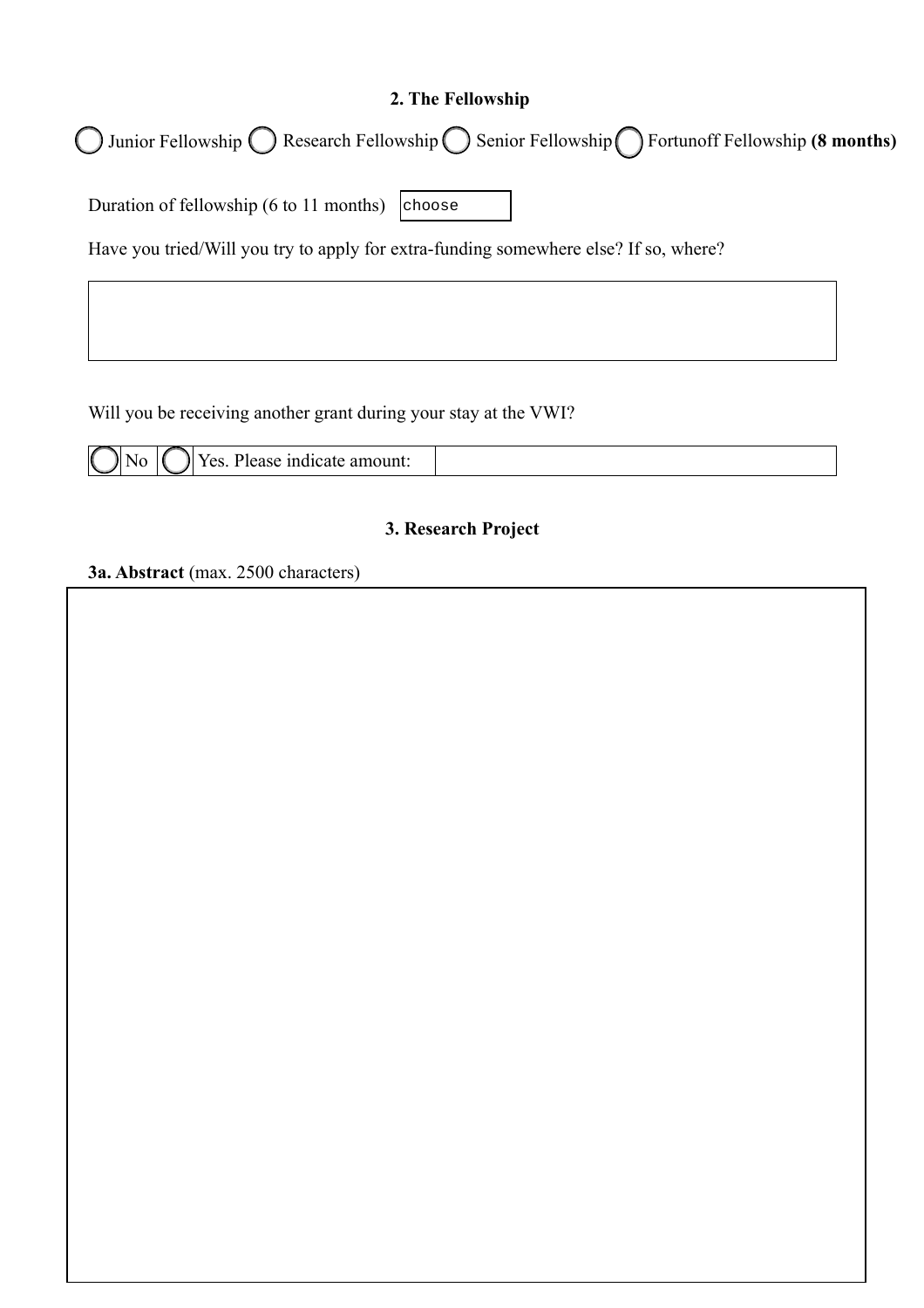**3b. Description of Research Project** (max. 12000 characters) Please attache it to this PDF (see below).

## **4. CV** (max. 2500 characters)

If you have another prepared CV (e.g. Europass), please attach it to this document (see below) or send it in a separate PDF via e-Mail.

**4a. Language Skills**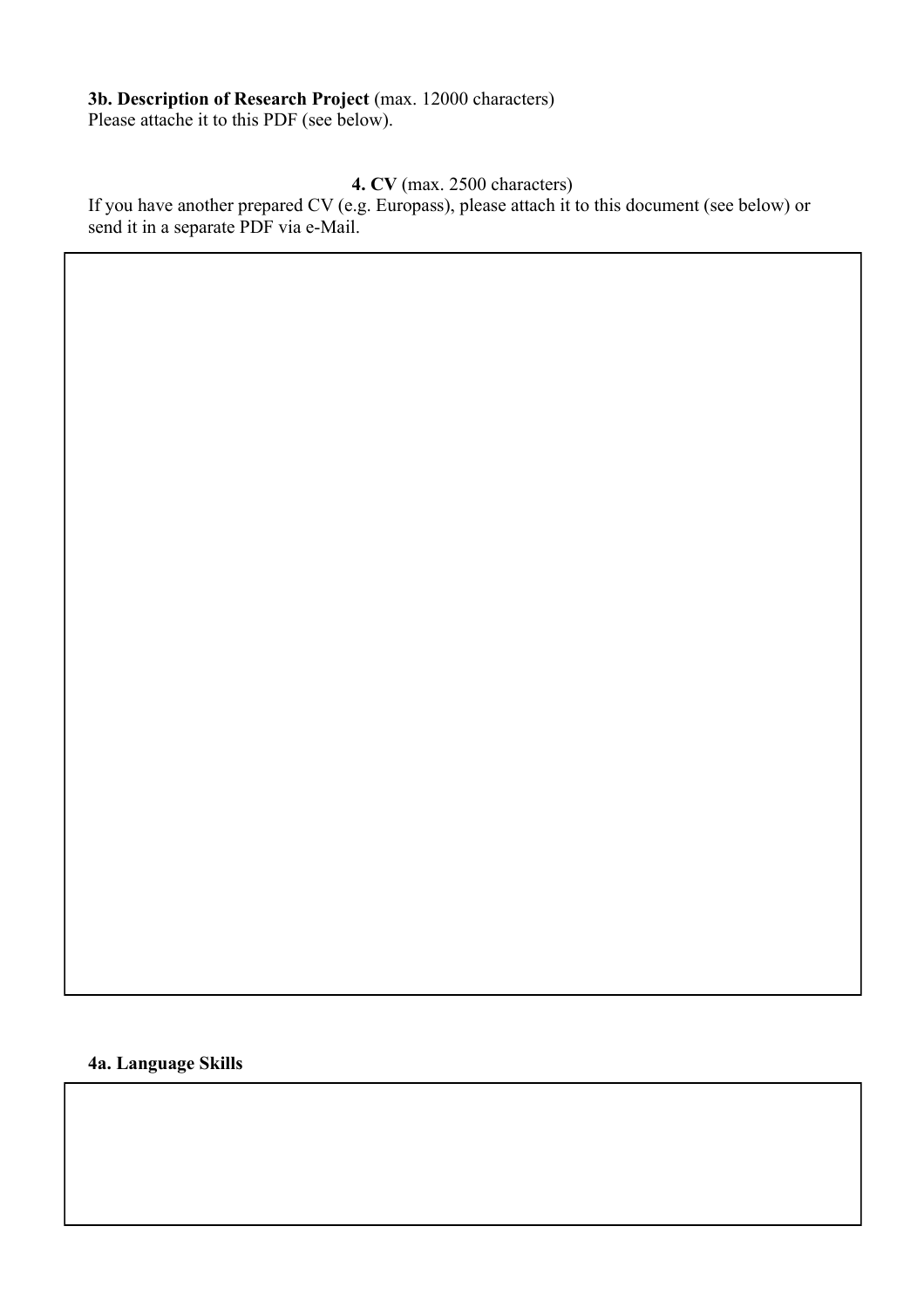**5. List of Current Publication (last five years)**